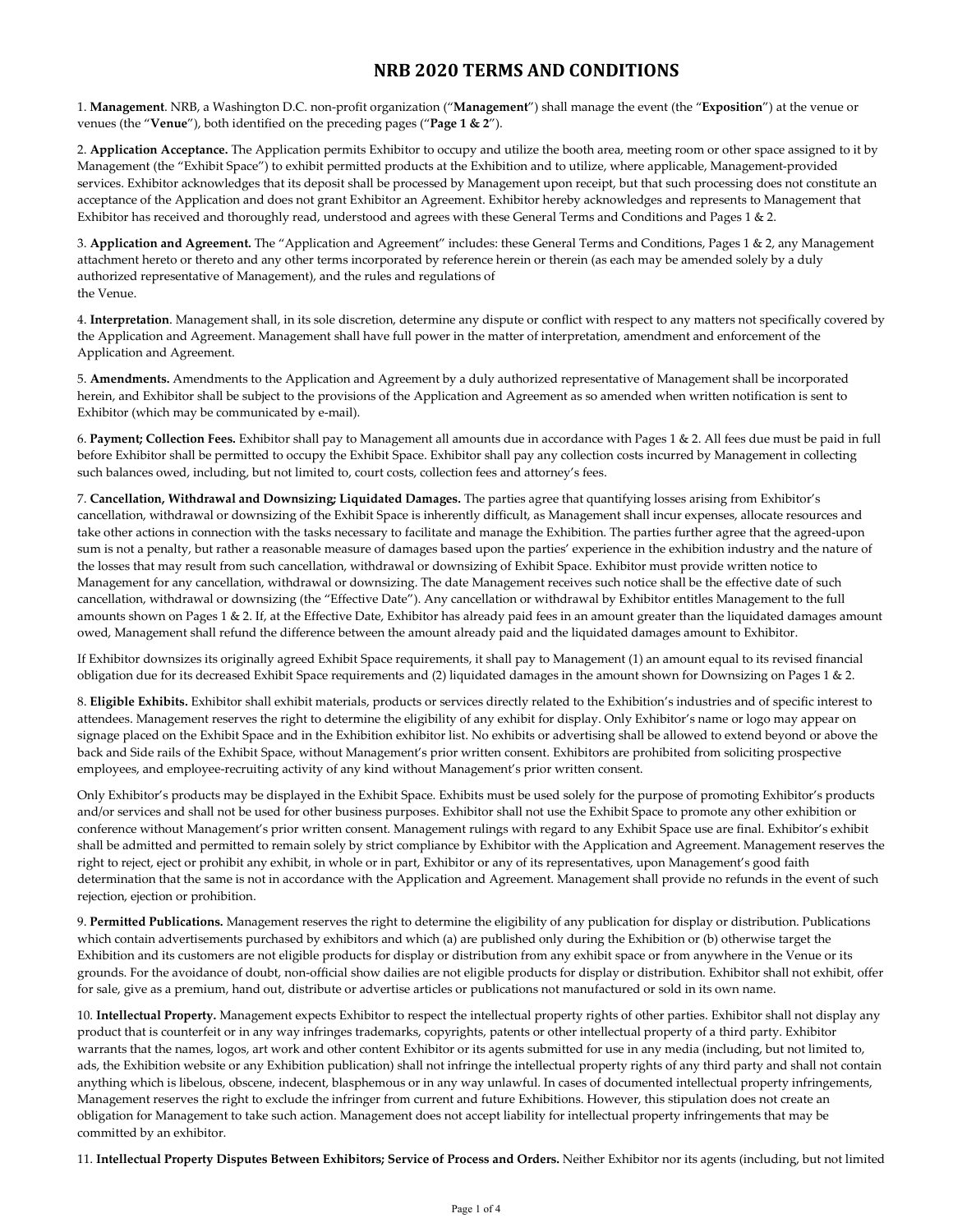to, legal counsel or process servers) shall serve process on any other exhibitor during the hours the Exhibition is open to attendees. If Exhibitor has obtained a judicial/administrative relief order against another exhibitor, and Exhibitor has no reasonable alternative to serving such order on the other exhibitor during the Exhibition, then Exhibitor or its agent shall use their best efforts to serve such order during the hours the Exhibition is closed to attendees. Notwithstanding the foregoing, Exhibitor shall provide Management written notice of the order obtained (including a copy of such order) so that a Management representative may escort Exhibitor or its agent to the booth of the exhibitor to be served and minimize any disruption to the Exhibition caused by such service. Exhibitor agrees to use its best efforts to resolve any intellectual property disputes with other exhibitors by no later than one week prior to the Exhibition's first move-in day for Exhibitors and in a location other than the Venue.

12. **No Sub-Licensing.** Exhibitor shall not sub-lease, assign or transfer the Exhibit Space. Exhibitor shall not permit any person other than Exhibitor to occupy or conduct business in Exhibit Space, or any part thereof, without Management's prior written consent.

13. **No Assignment.** This Application and Agreement (and Application granted hereunder) is non-assignable by Exhibitor. Any attempted assignment of the Application and Agreement or Application by Exhibitor shall be null and void and shall constitute a breach, resulting in termination of the Application and Agreement and cancellation of the Application. Management may assign the Application and Agreement at any time to its affiliate or any owner/purchaser of the Exhibition, by operation of law or otherwise.

14. **Custom Booths.** If Exhibitor shall use a custom booth in the Exhibit Space, it shall provide Management promptly upon request (and no later than 30 days prior to the Exhibition) detailed construction drawings showing all dimensions and orientation of such custom booth.

15. **Exhibitor Conduct.** Exhibitor may distribute samples, souvenirs, permitted publications and similar items, or conduct other sales or sales promotion activities only from within the Exhibit Space. Management retains sole discretion to approve, control or prohibit retail sales and what types of samples and other items may be distributed and where such samples may be distributed. Any Exhibitor demonstration, distribution or activity that results in obstruction of aisles or prevents ready access to other exhibitors' booths is prohibited and shall be suspended permanently or for any periods specified by Management.

16. **Compliance with Laws**. Exhibitor shall comply with all U.S. Federal, State and local laws and shall obtain all required permissions under such laws and from the Venue, including the Americans with Disabilities Act of 1990, as amended.

17. **Union Work Rules.** Exhibitor shall abide by union work rules and jurisdictions of the city and Venue, if applicable, including the Venue's exclusive services.

18. **Good Neighbor Policy.** Exhibitor shall operate the Exhibit Space so as not to annoy, endanger or interfere with the rights of other exhibitors or attendees. Management may, in its sole discretion, prohibit any action resulting in complaints from other exhibitors or attendees and which interferes with the rights of others or exposes them to annoyance or danger. Exhibitor's unreasonable interference with or inconvenience to the Exhibition, exhibitors or attendees shall be deemed a breach of the Application and Agreement.

19. **Exhibitor Representatives; Exhibit Space.** Exhibitor representatives shall be restricted to Exhibitor's employees and authorized representatives and must be 18 years of age or older. Management may, in its sole discretion, limit the number of Exhibitor's representatives in the Exhibit Space. Exhibitor's representatives shall at all times wear badge identification furnished by Management. Exhibitor acknowledges that it shall require its representatives to dress and conduct themselves in an appropriate and professional manner. Management reserves the right to determine, in its sole discretion, whether the character and attire of Exhibitor's representatives is acceptable. Exhibitor representatives must staff the Exhibit Space during all hours the Exhibition is open. Exhibition Hours: Wednesday, 11:00 am – 4:00 pm; Thursday, 11:00 am – 4:00 pm; Friday, 11:00 am – 3:00 pm.

20. **Default in Occupancy.** The actual occupancy by Exhibitor of the Exhibit Space is a material obligation of Exhibitor and is of the essence of the Application and Agreement. If the Exhibit Space is not occupied by the time set for completion of installation of displays, the Exhibit Space may be re-possessed by Management for any purpose it may see fit without in any way releasing Exhibitor from any liability hereunder.

21. **Safety and Fire Laws; Electrical Safety; No Smoking.** Exhibitor must strictly observe all applicable fire and safety laws and regulations. Drapes and all other cloth decorations must be flameproof. Wiring must comply with local fire department, governmental agency fire inspection ordinances and underwriters' rules. Smoking (including electronic cigarettes) in the Venue is forbidden. Crowding shall be restricted, and aisles and fire exits must not be blocked at any time. Products for display, signage, banners and decorations must not violate applicable fire codes. No storage behind exhibits is provided or permitted, however, storage within non-public booth areas is permitted with Show Management permission. Display wiring must exhibit all applicable seals of official approving agencies as may be required by the Venue. All displays must meet the building codes of the city in which the Exhibition takes place.

22. **Exhibitor Breach.** If Exhibitor breaches any of its obligations under the Application and Agreement, (1) Management may immediately, without notice, prohibit Exhibitor from exhibiting at the Exhibition and all future shows and exhibitions run by Management and terminate the Application and Agreement hereunder, (2) Management shall retain all amounts paid hereunder and Exhibitor shall pay Management any remaining balance outstanding according to Page 1 and (3) Management may pursue any other legal or equitable remedies to which it is entitled. Further, Management may thereupon direct Exhibitor to immediately remove its employees, any of its representatives and agents, its merchandise and other property from the Venue.

23. **Resolution of Certain Disputes.** If there is a dispute or disagreement between (1) Exhibitor and an official contractor, (2) Exhibitor and a labor union or labor union representative or (3) Exhibitor and one or more other exhibitors, Management will work with Exhibitor to mitigate the dispute or disagreement, however, Management's interpretations of the rules governing the Exhibition and its actions or decisions concerning the dispute or disagreement and its resolution shall be binding on Exhibitor.

24. **Exhibitor Directory, Exhibition Website and Exhibition Publications.** Exhibitor authorizes Management to publish Exhibitor's directory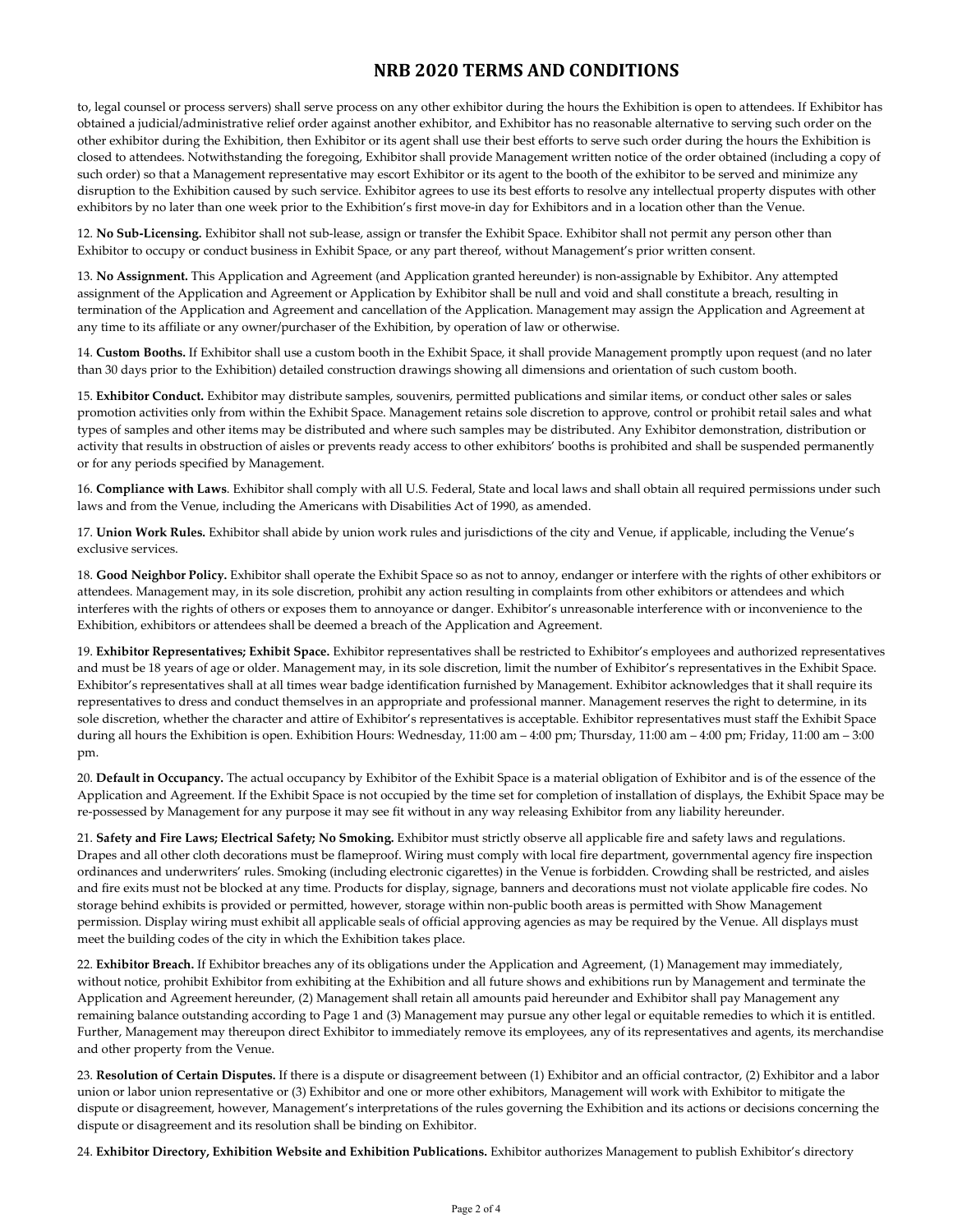entry on the Exhibition website, in the official catalogue for the Exhibition and in any other directory relating to the Exhibition or relevant industry. Exhibitor is required to complete its own directory entry on the Exhibition website. If Exhibitor fails to complete its directory entry on the Exhibition website, Management shall be entitled to enter Exhibitor's details from Pages 1 & 2 and an exhibit description from a previous Exhibition year (if available) on its behalf. Management shall not be liable for any omissions, misquotations or other errors, including, without limitation, any which appear in the Exhibition directory, on the Exhibition website, in the official catalogue of the Exhibition or any other media.

25. **Publicity and Promotion; Permissions.** Exhibitor gives Management the permission to use Exhibitor's name, logo and products and the likeness of any person or products exhibited in all media formats (whether now known or hereafter existing) in connection with the promotion and publicity of the Exhibition. Exhibitor waives the right to inspect or approve the finished product. Exhibitor also waives all rights to royalties or other compensation arising out of or related to use of Exhibitor's name, logo and products and the likeness of any Exhibitor personnel in such advertising media.

26. **Damage to Property.** Exhibitor is liable for any damage it or its agents cause to the Venue's floors, ceilings, walls or columns, or to standard booth equipment, or to other exhibitors' property.

27. **Booth Maintenance.** Exhibitor shall maintain daily cleanliness of booth. Cleaning of booths shall take place at times other than Exhibition hours. Management will only be responsible for cleaning of aisle space and public areas.

28. **Right of Entry and Inspection.** Management shall have right at any time to enter licensed area occupied by Exhibitor or otherwise inspect Exhibitor's materials.

29. **Indemnity.** Exhibitor shall indemnify and hold harmless Management, the Exhibition's owner(s) and sponsors, the Venue owner, and the city in which the Exhibition is being held if the city owns the Venue, and each of their respective officers, directors, employees and other agents, from and against all claims, losses, suits, damages, judgments, expenses, costs (including, without limitation, reasonable legal fees) and charges of every kind arising out of or resulting from (1) its execution of the Application and Agreement or its occupancy of the Exhibit Space or presence at the Exhibition, (2) the actions, inactions or negligence of Exhibitor, its agents, representatives or employees (including Exhibitor appointed contractors), (3) the breach by Exhibitor of the intellectual property rights of any third party, whether knowingly or unknowingly, and whether intentionally or unintentionally (including, but not limited to, the sale or distribution of pirated goods and counterfeits/"knock-offs" of existing products and services), (4) Exhibitor's submissions to Management related but not limited to ads, Exhibitor directory, the Exhibition website and Exhibition publications, (5) Exhibitor's allegations of infringement against another exhibitor, including Exhibitor's service of process on another exhibitor, (6) Exhibitor's service of a judicial/administrative order on another exhibitor, (7) Exhibitor's use of music or (8) Exhibitor's violations of any legal and/or regulatory requirements.

30. **Limitation of Liability.** Management shall not be responsible for and shall have no liability resulting from loss or damage to displays or goods belonging to Exhibitor, whether resulting from, without limitation, fire, storms, acts of God, air conditioning or heating failure, theft, pilferage, disappearance, bomb threats, terrorism, roof leaks, Exhibitor booth visitors and guests, shipments coming in or out of the Venue or Exhibit Space, inadequately packed property or other causes. All such items are brought to the Exhibition and displayed at Exhibitor's own risk, and should be safeguarded at all times. If Exhibitor's products to be exhibited and/or display materials fail to arrive, Exhibitor is nevertheless responsible for Application fees. Management shall provide the services of a protective agency during the period of installation, show and dismantling, and Exhibitor agrees that the provision of such services constitutes adequate discharge of all obligations of Management to supervise and protect Exhibitor's property within the Exhibition. Exhibitor may furnish additional guards at its own cost and expense only with the prior written consent of Management. Management makes no representations or warranties with respect to the number of attendees or the demographic nature of such attendees.

31. **Due Execution.** If the individual holding herself/himself out as duly authorized to execute the Application and Agreement is not so authorized, he or she hereby covenants to indemnify Management (and its affiliates and their respective officers, directors, employees and other agents) from and against all claims, losses, suits, damages, judgments, expenses, costs (including, without limitation, reasonable legal fees) and charges of every kind caused by her/his execution of the Application and Agreement and (without limitation) shall be personally liable to Management for all payments that would have been payable to Management by Exhibitor had the Application and Agreement been duly executed on behalf of Exhibitor.

32. **Insurance.** Exhibitor shall maintain at its sole cost and expense and throughout the duration of the Exhibition Commercial General Liability (the "CGL") insurance coverage with a minimum combined single limit of US\$1,000,000, covering bodily injury (including death), personal injury, and property damage liability, with extraterritorial coverage. Such CGL insurance shall name as additional insureds NRB and their affiliates, the Venue owner, the city in which the Exhibition is being held if the city owns the Venue and any additional party Management may reasonably request. Exhibitor shall also maintain at its sole cost and expense Workers Compensation insurance in an amount compliant with at least the statutory minimum, for employees participating in the Exhibition, as required by law. Exhibitor's failure to comply with the insurance requirements in this Section shall not relieve Exhibitor of its indemnification obligations pursuant to Section 31 above. Exhibitor understands that neither Management nor the Venue maintains insurance covering Exhibitor's property, and it is the sole responsibility of Exhibitor to obtain such insurance. Exhibitor must maintain property insurance covering Exhibitor's property on an "all risk" basis at all times, including, without limitation, when (as applicable) property is stored in vaults on the Exhibition floor. Certificates of Insurance must be available onsite during the Exhibition and must be furnished by Exhibitor if requested by Management.

33. **Force Majeure.** If the Venue shall become, in the sole discretion of Management, unfit for occupancy, or the holding of the Exhibition or the performance of Management under the Application and Agreement are interfered with by virtue of a Force Majeure (as defined below), the Application and Agreement and/or the Exhibition (or any part thereof) may be terminated by Management or the Exhibition (or any part thereof) may be postponed and/or re-located by Management. Management shall not be responsible for delays, damage, loss, increased costs or other unfavorable conditions arising by virtue of Force Majeure. A "Force Majeure" shall include, but not be limited to: fire; casualty; flood; epidemic;